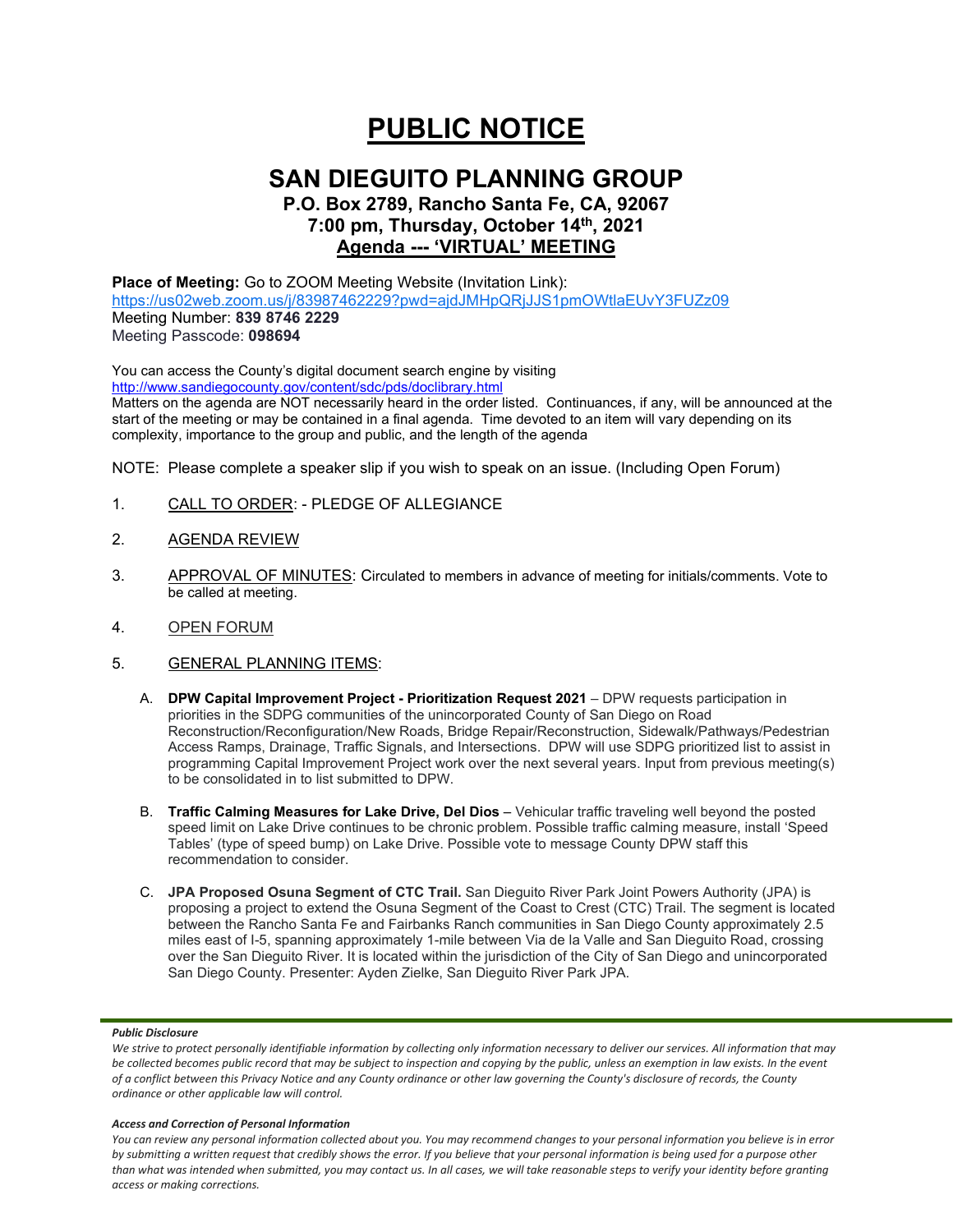- D. **Surf Cup/Polo Fields/Horse Park** Any updates to current Surf Cup (over use) activities/status not in compliance with property title usage overlay and related developments with adjacent 22<sup>nd</sup> DAA Horse Park. SDPG Lead: Beth Nelson, 858-765-2322.
- E. **Jacumba Hot Springs Community Sponsor Group Recommendation for JVR Solar Project** JCSG seeking support from other community groups in an effort to save Jacumba from the 90MW JVR Solar project that is six times the size of Jacumba village. Jacumba residents are willing to compromise on a smaller project footprint. Review and approve SDPG letter.
- F. **Goodson Multi-Story 277-Unit Housing Project in Encinitas** Approve October 6, 2021 submitted SDPG letter to City of Encinitas City Council concerning SDPG position on the project bordering RSF. Proposed project located at the Northwest corner of the intersection of Rancho Santa Fe Road and Encinitas Boulevard.
- G. **Planning Group Area Dark Sky Policy**  Discussion per request from September SDPG meeting.

### 6. MAJOR PROJECTS AND LAND USE ITEMS:

- A. **PDS2021-AD-21-015 Richmond Residence Barn and Accessory Building Permit**. Proposed new 1,596 sf barn with 1,093 sf accessory dwelling unit. Project location: 5371 La Glorieta, Rancho Santa Fe, CA 92067, Closest cross street: Linea del Cielo; APN: 268-111-13-00. Applicant Representative: Maxwell Wuthrich (B+W Architect) 858-756-1788; PDS Planner: Hunter McDonald, 858-495-5330; SDPG Member: Laurel Lemarie, 858-756-2835 *Continue to October 2021 SDPG Meeting*
- B. **PDS2021-LDGRMJ-30331 Major Grading Permit.** Follow-up discussion and updates from last month's 7-0- 0-5 vote to send a comments letter to PDS Director. Major grading plan for the import site with excavation of 19,900 cubic yards, fill of 155,600 cubic yards, and import of 135,700 cubic yards to allow for future construction of an equestrian facility. Location: Country Club Drive, Escondido, CA 92029; APN: 235-011- 01, 235-011-02. Applicant: H Grove NK Investors, LLC, Santa Monica, CA; PDS Planner (unknown as of publication); SDPG Member: Susan Williams, 760-212-3280. *Continued to October 2021 SDPG Meeting*
- C. **PDS2021-AD-21-024 Tree Residence Accessory Building Permit** site located at 6415 Primero Izquierdo, Rancho Santa Fe, CA 92091, APN: 265-432-04-00, closest cross street: Lago Vista. Proposed new 6426 sq ft 2-story structure with 2987 sq ft of garage, storage and 576 lobby sq ft on the first floor; 2863 sq ft of guest and rec area on the second floor. Also 3563 sq. ft. basement. Applicant Contact: Mark Radford/Karl Voigtlander, 760-519-9008; PDS Planner: Hunter McDonald, 619-323-8864; SDPG Member: Joe Zagara, 858-756-4211. *Continued to October 2021 SDPG Meeting*
- D. **PDS2021-STP-21-026/PDS2021-MUP-21-007 Via Monte Residence Site Plan**. Construct a new 4,854 square foot single family residence with an attached 750 square foot accessory dwelling unit and 4-car garage parking on an existing vacant 2.55 net acre parcel within an existing residential neighborhood. Location:16073 Via Monte (off El Camino Real north of San Dieguito Park), Rancho Santa Fe, CA 92067; APN: 302-180-60-00. Applicant (CWS Via Monte LP) Representative: Guy Oliver, 760-602-6406; PDS Planner: Souphalak Sakdarak, 619-323-4869; SDPG Member: Don Willis, 858-481-6922.
- E. **PDS2021-AD-21-025 Weeks Residence Grading Permit.** To prepare an equestrian facility and storage at existing residence, located at 8108 Trailside Road (near Artesian Road), San Diego, CA 92127; APN: 267- 148-15-00. Applicant Representative: Trevor Snipes, 619-697-9234; PDS Planner: Tabina Tonekaboni, 619-323-7299; SDPG Planner: Phil Fisch, 858-592-6758.

#### *Public Disclosure*

#### *Access and Correction of Personal Information*

*You can review any personal information collected about you. You may recommend changes to your personal information you believe is in error by submitting a written request that credibly shows the error. If you believe that your personal information is being used for a purpose other than what was intended when submitted, you may contact us. In all cases, we will take reasonable steps to verify your identity before granting access or making corrections.*

We strive to protect personally identifiable information by collecting only information necessary to deliver our services. All information that may *be collected becomes public record that may be subject to inspection and copying by the public, unless an exemption in law exists. In the event of a conflict between this Privacy Notice and any County ordinance or other law governing the County's disclosure of records, the County ordinance or other applicable law will control.*